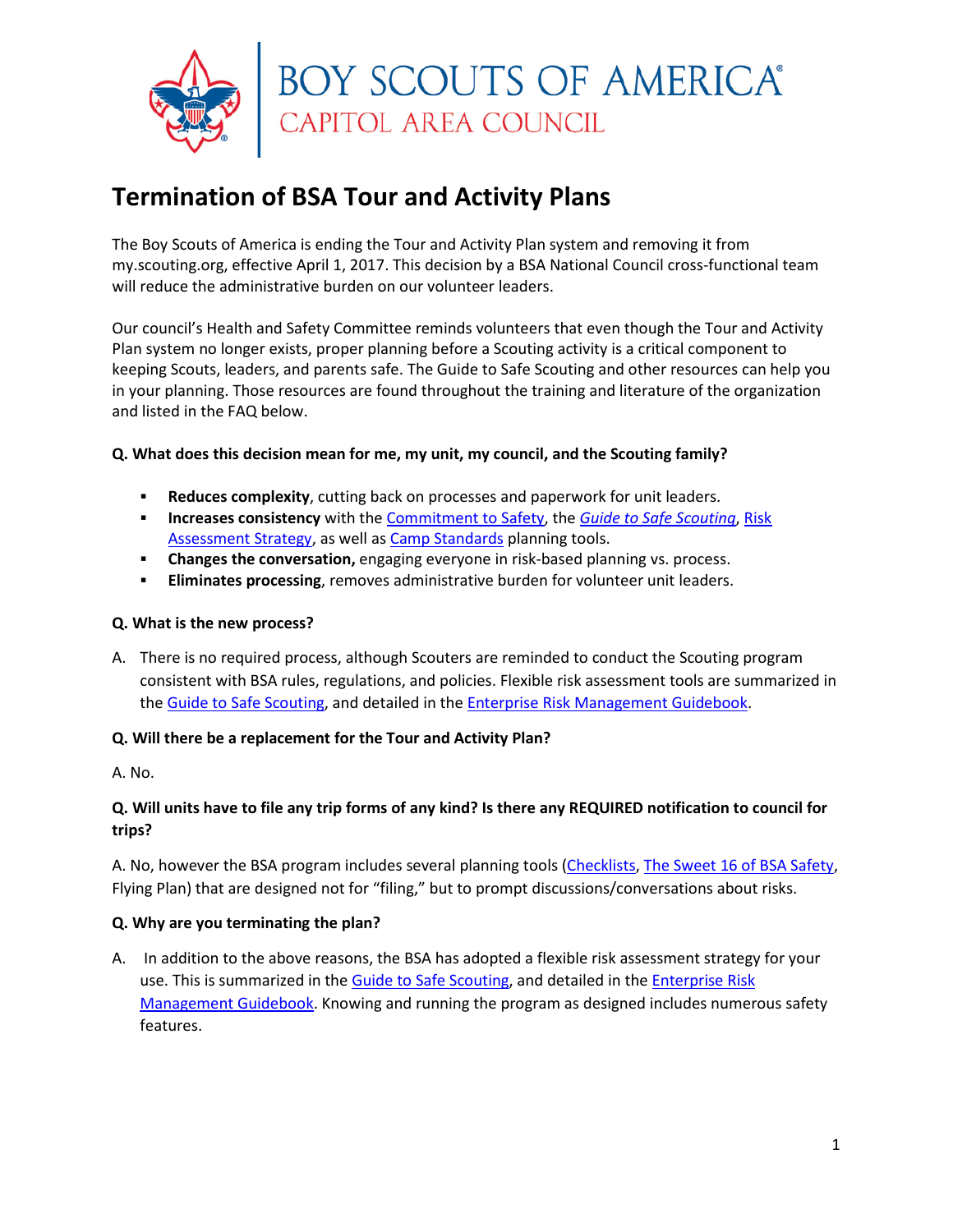

#### **Q. Does this include Exploring?**

A. Yes, the manual process Exploring has used for Outing permits in the past is also discontinued.

#### **Q. This is the first I'm hearing of this, why?**

A. The termination of the plan is effective on April 1, 2017.

#### **Q. Will the entire activity plan idea go away?**

A. No, having a plan is part of "Be Prepared." Planning is integral into the program literature.

#### **Q. What will this mean for considering safety on these outings?**

A. The Scouting program, as contained in our handbooks and literature, integrates many safety features. However, no policy or procedure will replace the review and vigilance of trusted adults and leaders at the point of program execution. Source: [Commitment to Safety](http://www.scouting.org/Home/HealthandSafety/SafetyThoughts/1192016.aspx)

# **Q. Is the change simply, "We don't have to fill out a Tour and Activity Plan anymore?" All the other steps are the same?**

A. The program hasn't changed. For example, permission from parents is still needed to take youth on a trip, as would be program requirements for annual health and medical records for all participants. The Cub Scouts camping program is still limited to council-approved locations, and so on.

# **Q. Has all literature been updated to reflect this change?**

A. Key documents are either updated or in the process of being updated. Other literature will be updated in the normal revision cycle, so it may take several years to complete.